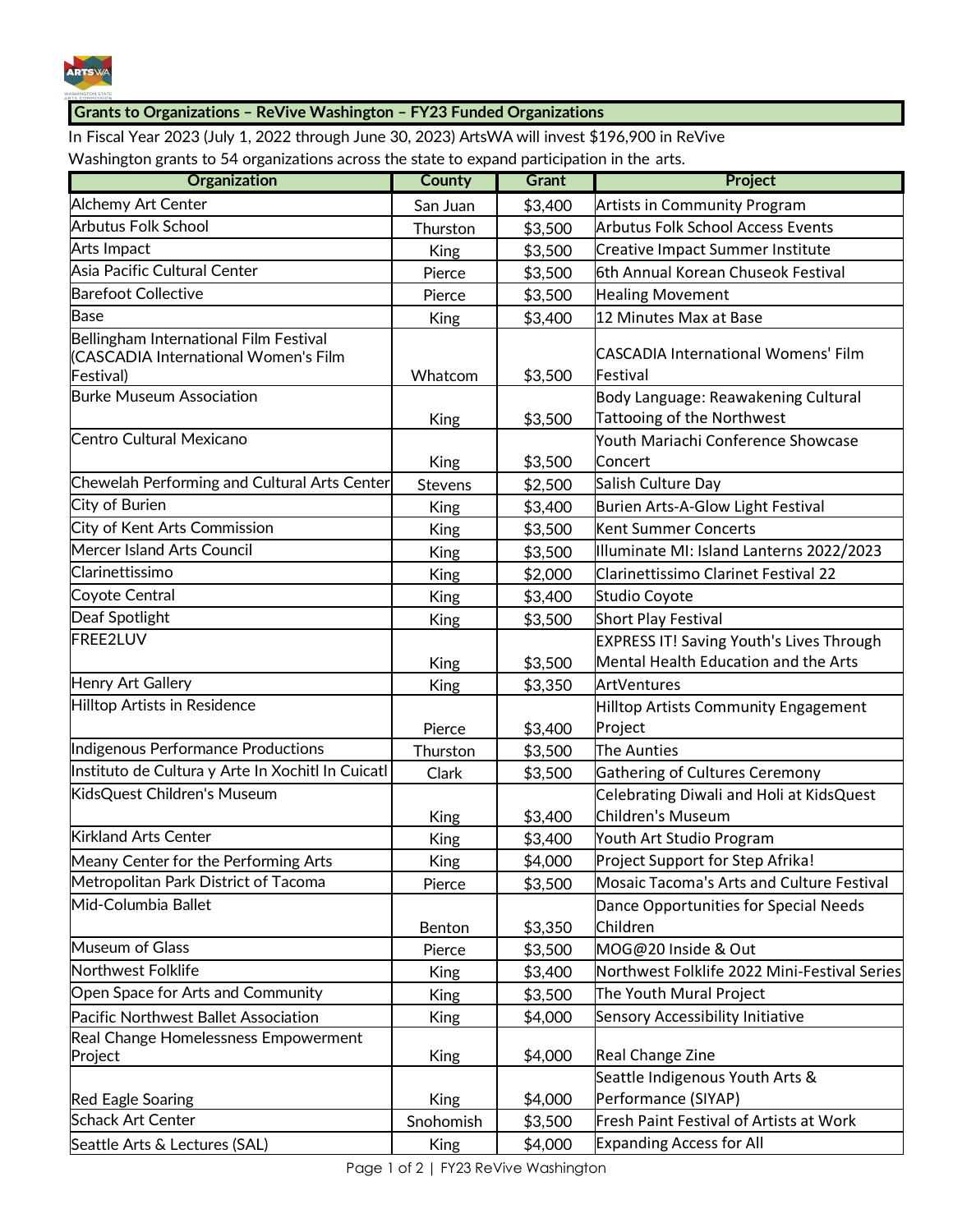| Seattle Young Artists Music Festival<br>Association             | <b>King</b>     | \$4,000 | SYAMFA 2023 Concerto                      |
|-----------------------------------------------------------------|-----------------|---------|-------------------------------------------|
|                                                                 |                 |         | South End Stories Annual Student Film     |
| South End Stories, fiscally sponsored by the<br>Intiman Theatre | King            | \$4,000 | Festival                                  |
| SouthEast Effective Development for                             |                 |         | Rainier Arts Center's 2022 Summer Porch   |
| <b>SEEDArts</b>                                                 | <b>King</b>     | \$4,000 | <b>Concert Series</b>                     |
| <b>Stage Kids</b>                                               | Chelan          | \$4,000 | Stage Kids Fall 2022 Musical              |
| SV Archive (dba Scarecrow Video)                                | <b>King</b>     | \$3,600 | Scarecrow Video - Silver Screeners        |
| Tacoma Urban Performing Arts Center                             |                 |         | Nettie: The Life of a Pioneering Black    |
| (TUPAC)                                                         | Pierce          | \$4,000 | Woman through Dance                       |
| <b>Tasveer</b>                                                  | King            | \$4,000 | Tasveer South Asian Film Festival         |
| The Kittitas Environmental Education Network<br>(KEEN)          | <b>Kittitas</b> | \$4,000 | <b>Windy City Park Rangers</b>            |
| The Residency                                                   | <b>King</b>     | \$4,000 | 2022 Summer Intensive Workshop            |
| The Williams Project                                            | <b>King</b>     | \$4,000 | James Baldwin's The Amen Corner           |
| Three Dollar Bill Cinema                                        | <b>King</b>     | \$4,000 | Seattle Queer Film Festival               |
| <b>Tieton Arts and Humanities</b>                               | Yakima          | \$4,000 | Día de los Muertos 2022                   |
| <b>Town Hall Association</b>                                    | <b>King</b>     | \$4,000 | Saturday Family Concert Series 2022-23    |
| University Heights Center                                       | <b>King</b>     | \$4,000 | Summer Park Pop-Up Events                 |
| Vancouver Symphony Orchestra                                    | Clark           | \$4,000 | VSO September 2022 Concert Collaboration  |
| <b>Village Theatre</b>                                          | <b>King</b>     | \$4,000 | <b>HOW TO BREAK</b>                       |
| <b>Wasat Community</b>                                          | <b>King</b>     | \$3,400 | Voice of Ummah                            |
| <b>Wenatchee Valley Museum and Cultural</b>                     |                 |         | Wenatchee Valley Museum 2022 Cultural     |
| Center                                                          | Chelan          | \$4,000 | Festivals                                 |
|                                                                 |                 |         | Un/Natural Selections: Wildlife in        |
| <b>Whatcom Museum Foundation</b>                                | Whatcom         | \$4,000 | Contemporary Art                          |
|                                                                 |                 |         | Guma' Gela' - House of Difference - Queer |
| Wing Luke Memorial Foundation                                   | King            | \$4,000 | <b>CHamoru Stories</b>                    |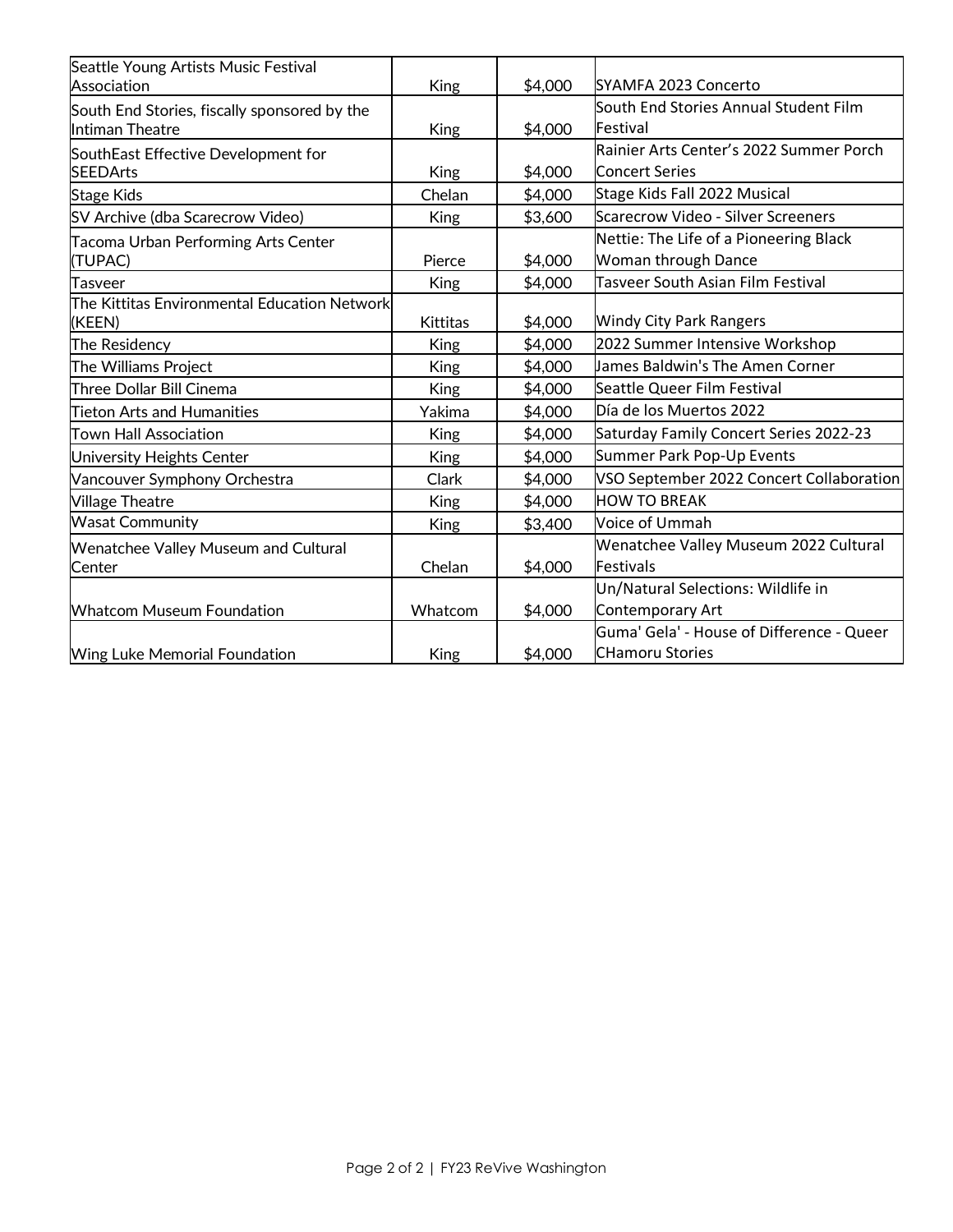

## **Grants to Organizations – ReNew Washington – FY23 Funded Organizations**

In Fiscal Year 2023 (July 1, 2022 through June 30, 2023) ArtsWA will invest \$85,600 in ReNew Washington grants to 19 arts organizations across the state to expand participation in the arts.

| <b>Organization</b>                         | <b>County</b> | <b>Grant</b> | <b>Mission / Project</b>                                                                                                                                                                                                                                                                                                      |  |
|---------------------------------------------|---------------|--------------|-------------------------------------------------------------------------------------------------------------------------------------------------------------------------------------------------------------------------------------------------------------------------------------------------------------------------------|--|
| <b>Anacortes Music</b>                      | Skagit        | \$3,600      | Community-driven organization committed to the support and development of                                                                                                                                                                                                                                                     |  |
| Project                                     |               |              | musicians of all ages                                                                                                                                                                                                                                                                                                         |  |
| <b>Art Niche</b>                            | Whitman       | \$4,000      | Provide a space and community to local artists while providing art throughout<br>Whitman County.                                                                                                                                                                                                                              |  |
| <b>Blue Bear Puppet Lab</b>                 | Kittitas      | \$5,000      | Empower those with disabilities to write a story, design and make puppets to<br>perform their own work for the public in Ellensburg's own Buskers-in-the-Burg<br>event.                                                                                                                                                       |  |
| <b>Chewelah Creative</b><br><b>District</b> | Stevens       | \$4,000      | Arts awareness program across disciplines for students through workshops<br>taught by local working artists in the Chewelah area.                                                                                                                                                                                             |  |
| Dangerous Women                             | Chelan        | \$5,000      | Bring the forgotten or suppressed histories of remarkable women and feminine<br>archetypes to life on stage, through "Unsettled": a collaboration of cultures and<br>spotlight on Indigenous history in the Central Region of WA State.                                                                                       |  |
| Despabila!                                  | Thurston      | \$5,000      | Peña: Collaborative Concert & Storysharing, held at The Evergreen State<br>College's Native American Longhouse, will combine music, story/poetry sharing,<br>and an art exhibit, and centers artistic heritage and social justice in Latin America<br>through local Latinx and indigenous voices and community participation. |  |
| <b>Encanto Arts</b>                         | <b>King</b>   | \$5,000      | Colima- Pasco COPA presents an evening of unique music that pairs the beauty<br>of opera aria and classical piano with the charm of Mariachi Bolero.                                                                                                                                                                          |  |
| Eurasia Arts<br>Foundation                  | King          | \$4,000      | Preserving culture and traditions by working with native descendants of Central<br>Asia who live in the Washington State, so that the rest of Americans can enjoy<br>the colorful and enchanting cultures of Central Asia, focusing on Uzbekistan.                                                                            |  |
| La Conner Arts<br>Foundation                | Skagit        | \$4,000      | Musical theatre presentation in La Conner serving farmworkers, shopkeepers,<br>fishermen, immigrants, those living on tribal land, and the broader surrounding<br>area.                                                                                                                                                       |  |
| <b>NCW Arts Alliance</b>                    | Chelan        | \$5,000      | Work to advance arts, culture and creativity for Wenatchee, Leavenworth, and<br>the surrounding areas throughout Chelan and Douglas Counties.                                                                                                                                                                                 |  |
| Puckduction                                 | <b>King</b>   | \$5,000      | Support BIPOC and LGBTQIA+ creators, with a focus on neo-burlesque, cabaret<br>and film. We aim to educate the general public about these art forms while<br>providing space and financial compensation for marginalized performing artists.                                                                                  |  |
| <b>Rise Women's Poetry</b><br>Coalition     | Kitsap        | \$5,000      | Bring together women from all over the state and stage free performances of<br>poetry about growing up in Washington, lived experiences as girls and women,<br>sexuality and love, loss and grief, and finding yourself through social change.                                                                                |  |
| <b>Scarfff Comics</b><br>Newspaper          | King          | \$4,000      | Be an ambassador for comics as a medium by providing an entirely artist run,<br>high quality, consistent publication, free of charge to readers and retailers, that<br>features a diverse range of creators, styles, and perspectives.                                                                                        |  |
| Spokane Shakespeare<br>Society              | Spokane       | \$4,000      | Provide professional quality Shakespeare and other classical works to the<br>community in an outdoor venue that highlights the verst best of what Spokane<br>has to offer.                                                                                                                                                    |  |
| <b>Stardust Big Band</b>                    | Clallam       | \$4,000      | Promote appreciation of American big band jazz music and to share the joy of<br>live jazz performance.                                                                                                                                                                                                                        |  |
| The Family Guide                            | Spokane       | \$5,000      | Showcase the arts & culture of India, Pakistan, Nepal, Indonesia, Tibet,<br>Afghanistan and Sri-Lanka through the Diwali Festival of Lights in Spokane, WA.                                                                                                                                                                   |  |
| The Playground KIKI                         | Pierce        | \$5,000      | Engage, empower, and create space for Black and Brown LGBTQS2+<br>communities: using cultural arts, social justice and wellness programming to<br>support queer expression, promote health and mobilize coalitions.                                                                                                           |  |
| Unforgettable Art<br>Programs               | Thurston      | \$5,000      | Offer interactive programs for art viewing and discussion, especially for seniors<br>and cognitively impaired adults.                                                                                                                                                                                                         |  |
| Walla Walla Piano<br>Group                  | Walla Walla   | \$4,000      | Serve the non-profit and artistic world in the Walla Walla Valley through<br>instrument lending at no cost.                                                                                                                                                                                                                   |  |